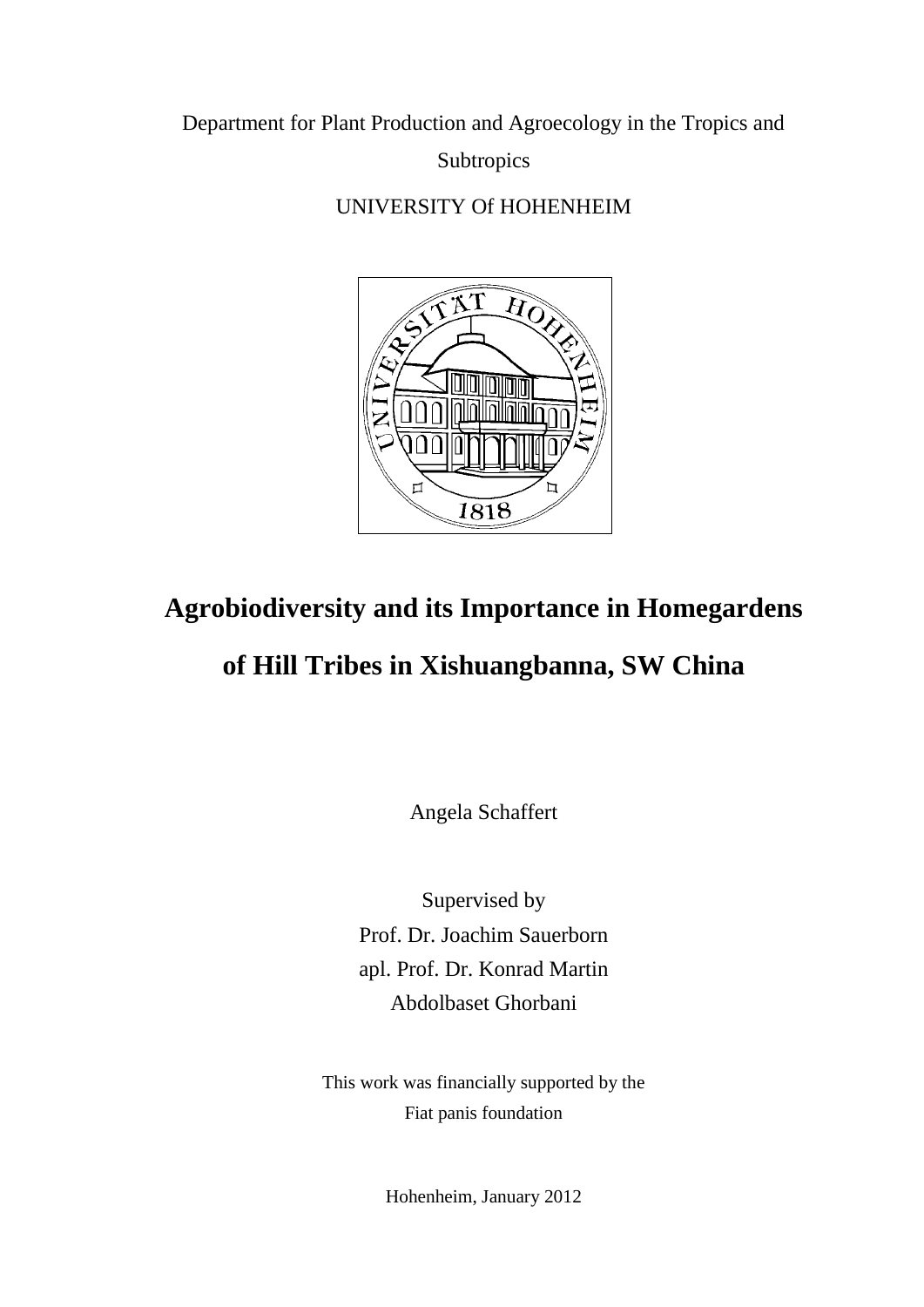## **Summary**

Homegardens are one of the oldest agricultural systems and are commonly considered as sustainable production systems (KUMAR & NAIR, 2004; SOEMARWOTO & CONWAY, 1992; TORQUEBIAU, 1992). They are characterized of harbouring high agrobiodiversity which is important for better resilience and functioning of agro-ecosystems (DAS & DAS, 2005; EYZAGUIRRE & LINARES, 2004; KEHLENBECK & MAASS, 2005). Homegardens have received scientific attention around the world. According to our knowledge though, information regarding homegardens in Xishuangbanna, SW China, is lacking. The objectives of this study are the description of diversity and management of homegardens in Xishuangbanna. The contribution to rural people's livelihood with regard to subsistence production and cash income through homegarden products were also assessed. Useful plants in homegardens of Lahu, Akha and mountain Han ethnic groups in Naban River Watershed National Nature Reserve (NRWNNR) have been studied and compared with Dai ethnic group.

Altogether, 29 homegardens have been inventoried. Data was collected through on-farm observation and measurement of species frequency and abundance, botanical sampling and ethnobotanical and semi-structured interviews with villagers. Shannon-, Margalef- and Simpson-Index were calculated and compared between villages. The influence of homegarden size, altitude and per capita income on plant diversity was tested using Spearmann's Rho correlation coefficient. Cluster analysis was performed to classify different homegarden types using Ward's method with the Euclidean distance as a measure of similarity. To compare villages with regard to species composition of homegardens, ANOSIM (Analysis of similarities) test was performed. Nonmetric Multidimensional Scaling (NMS) was applied to visualize similarity of homegarden samples based on ranked distances.

In sampled homegardens a total of 298 species of useful plants from 82 families were recorded. Dominant families are *Asteraceae* (11.7%, 34 spp.), *Fabaceae* (6.6%, 19 spp.), *Solanaceae* (5.2%, 15 spp.), *Amaranthaceae* and *Cucurbitaceae* (3.8%, 11 spp.). Most of the species found in the homegardens are herbs (69.4%) followed by trees (16.2%) and shrubs (9.8%), lianas (2%), culms (1.4%) and epiphytes (1.3%). Regarding total number of recorded plants, medicinal uses constitute the highest percentage (44.9%) followed by food plants  $(39.6\%)$ , ornamental uses  $(7.7\%)$ , domestic animal fodder  $(4.8\%)$  and 'others'  $(2.9\%)$ , including uses for timber. Some of the species have multi-purpose uses (20.1%). Looking at cultivated and transplanted species and excluding self-grown plants, food plants make up the highest share (55.6%) and second are medicinal plants (29.9%) which shows that a high